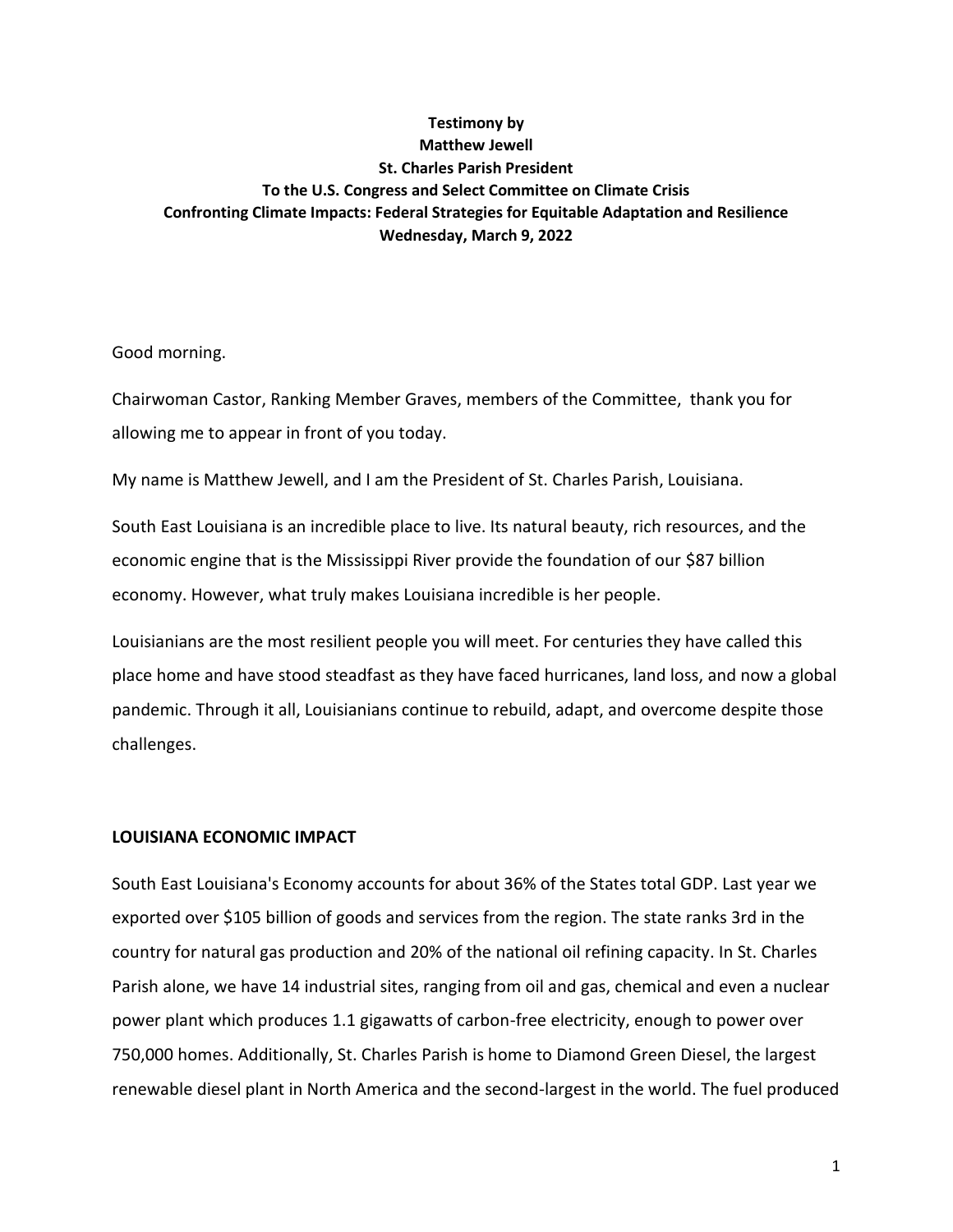at this facility reduces greenhouse gas emissions by up to 80% as compared to traditional diesel fuel.

The region also benefits from the Port of South Lousiana, which is the second largest port in the country by total tonnage and largest port complex in the western hemisphere. Additionally the benefit of muti-modal trasporation including all six class one railroads, multiple interstate highways, and an international airport creates additional competitive opportunities for this region.

#### **RESILENCE**

Lousiana is no stranger to hurricanes and tropical storms. Most recently, Louisiana was devastated by Hurricane Ida, a strong category four hurricane. Ida was the strongest storm to impact St. Charles Parish and caused significant damage to four parishes leaving thousands of residents without safe drinking water and power for weeks.

Days following the storm, St. Charles Parish was still flood fighting in low-lying areas like Bayou Des Allemands where we worked with the National Guard to prevent water from breaching the current levee. Securing resources, including fuel, was challenging yet essential to keeping vital services like our emergency operations center and our water and sewer systems operational. Our communities came together with our industry partners, picked up the pieces, and got back to work.

Nevertheless, it is getting more difficult to be resilient due to policies coming out of Washington, D.C.

Bureaucratic hurdles have made it increasingly difficult and costly to construct flood protection and coastal restoration projects. Additionally, new policies around FEMA's flood insurance program have begun to put an economic constraint on people living in this region.

To reverse these impacts, we must begin by cutting the red tape on coastal restoration projects designed to restore our wetlands to their natural state, and time is of the essence. Since the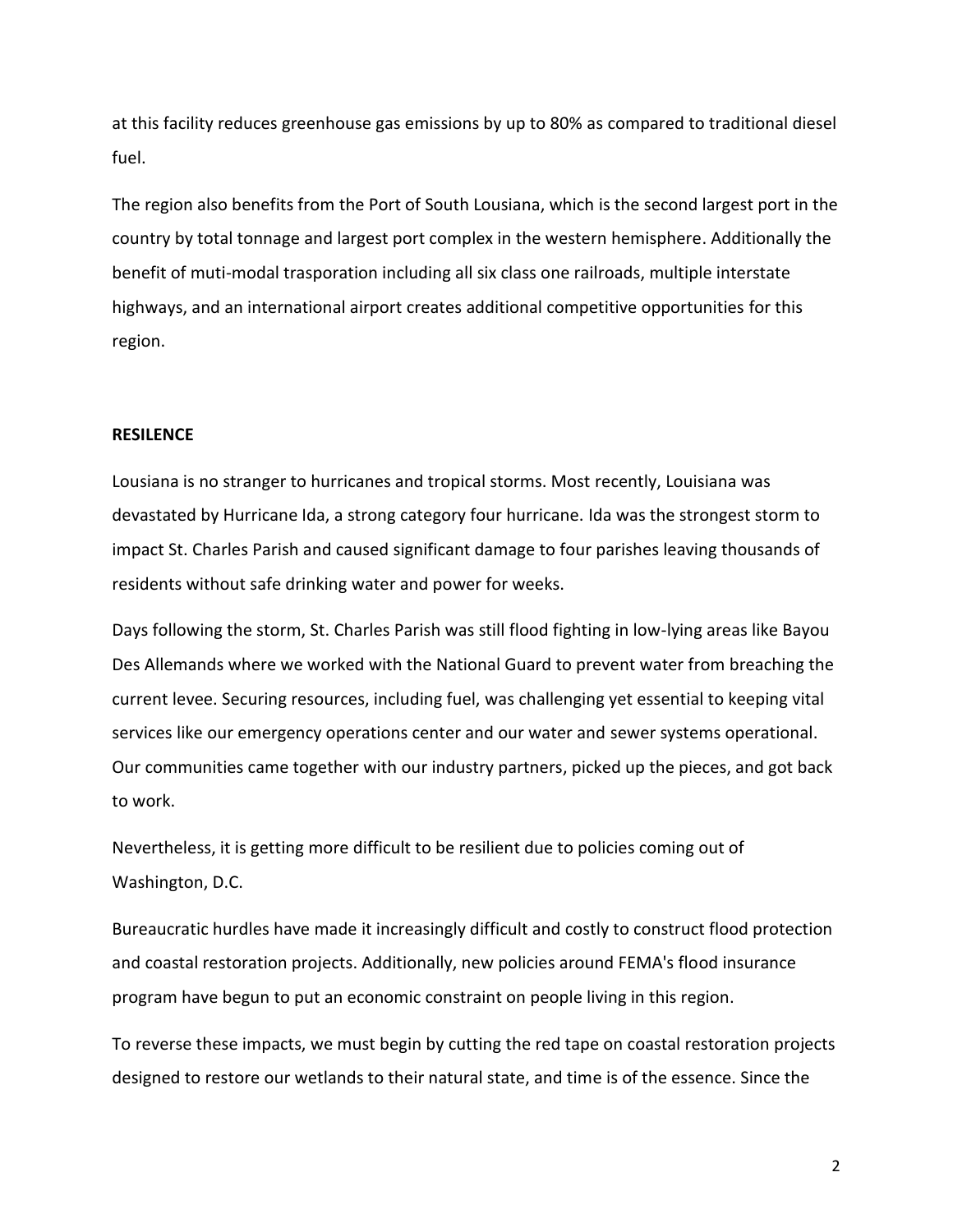1930s, Louisiana has lost more than 2,000 square miles of land, an area roughly the size of Delaware. To solve this, we need an "all the above" approach to coastal restoration which involves dredging/marsh restoration, shoreline protection, and where they work, freshwater and sediment diversions to restore the natural process which created the land where we live.

#### **SHORRE ACT**

Passing legislation such as the bi-partisan SHORRE Act will allow places like Louisiana to continue to advance critical storm protection and coastal restoration priorities for our vulnerable communities and habitats. The SHORRE Act puts into law that the U.S. Army Corps of Engineers shall prioritize coastal restoration and eliminate legal and regulatory hurdles that have caused delays in implementing these projects.

The SHORRE Act would also allow the Corps to provide leadership to conduct the Lower Mississippi River Comprehensive Management Study. The study would enable the Corps to use the best available science to manage the river and use holistic approaches to enhance the resilience and sustainability of natural systems.

Additionally, the bill would allow the Corps to work directly with states, localities and other non-Federal sponsors to request project designs that directly address problems such as extreme rainfall and increasing sea level rise.

## **GOMESA (Gulf of Mexico Energy Security Act)**

Raising or eliminating the cap on GOMESA revenues would provide the funding needed to make these projects a reality as it is currently the only consistent funding for the state's coastal program.

The Gulf of Mexico Energy Security Act (GOMESA) of 2006 created a revenue-sharing model for oil- and gas-producing gulf states. Under the act, Alabama, Louisiana, Mississippi, and Texas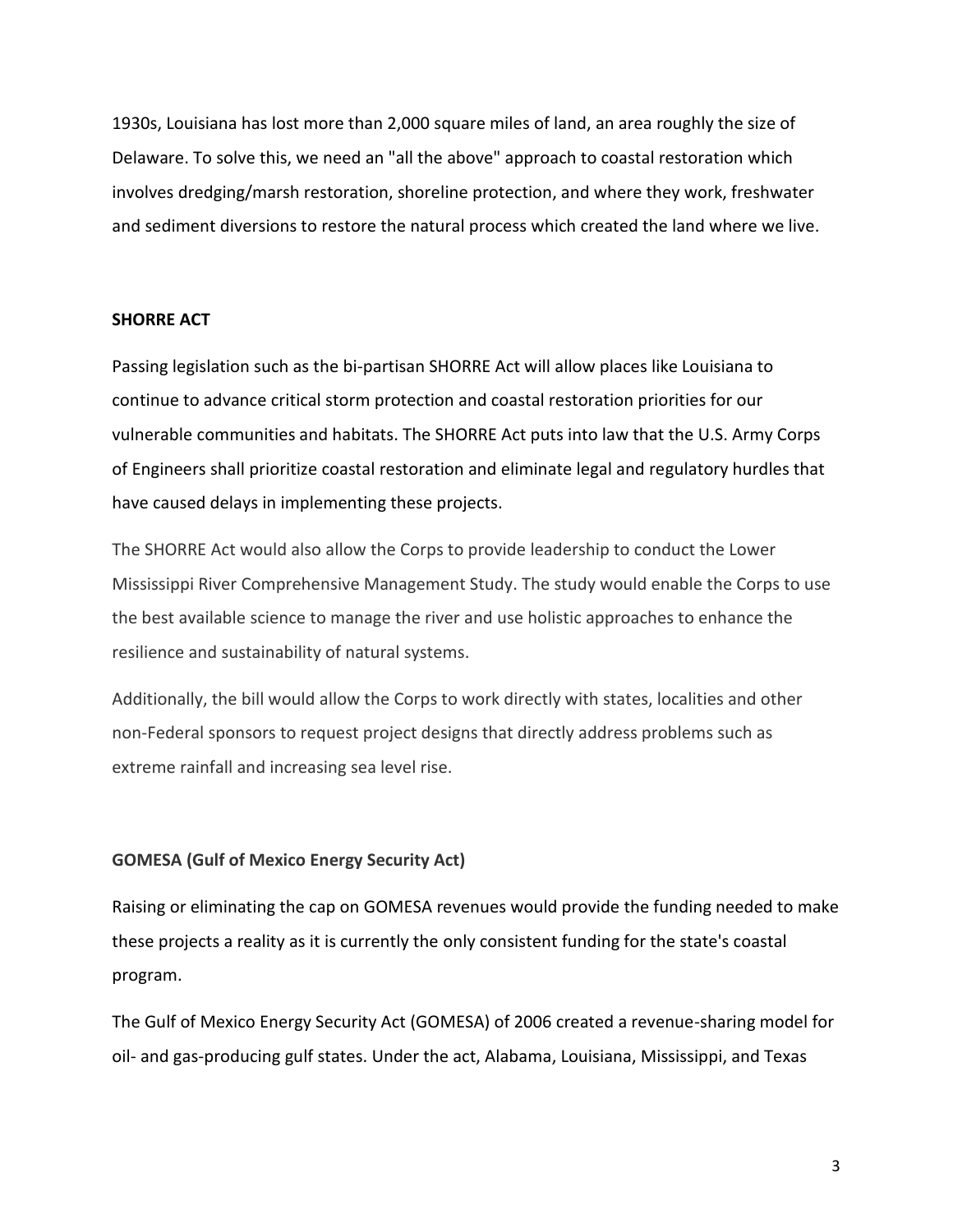receive a portion of the revenue generated from oil and gas production offshore in the Gulf of Mexico. The act also directs a portion of revenue to the Land and Water Conservation Fund.

Under GOMESA, Gulf Producing States split 37.5% of qualified OCS Revenues, and the Land and Water Conservation Fund gets 12.5%. The Remaining 50% of GOMESA revenues remain with the federal government.

As it stands, the amount of funding that Louisiana uses to address coastal needs, will not be enough to meet the scale of the challenges our state faces. Making long-overdue improvements to GOMESA is needed.

The RISEE Act would establish several dedicated streams of funding for coastal infrastructure and resiliency in order to protect vulnerable communities and businesses most impacted by rising sea levels and coastal erosion. The legislation creates a new revenue sharing model from federal offshore wind revenue generation between the federal government and coastal states beyond six nautical miles from a state's coastline. The bill makes improvements to the National Oceans and Coastal Security Fund (NOCSF), and also dedicates a portion of wind energy revenues to the NOCSF. Finally, the bill reforms the Gulf of Mexico Energy Security Act (GOMESA) to allow for a greater state share of revenue from Gulf energy production.

#### **RISK RATING 2.0**

As we discuss resiliency, we must also consider economic resilience. FEMA's Risk Rating 2.0 puts an unbearable financial burden on homeowners. In 2012, St. Charles Parish was one of the epicenters of the Biggert-Waters Act. Residents received unadfordable policies that threatened to render them bankrupt and their homes worthless. Our community banded together with our Congressional delegation which was able to roll back the law. Now, under FEMA's new risk rating policy, we have seen new home policies that were traditionally as low as \$600 jump upwards of \$8500. These increases, coupled with the highest inflation our nation has seen since 1982, are not economically sustainable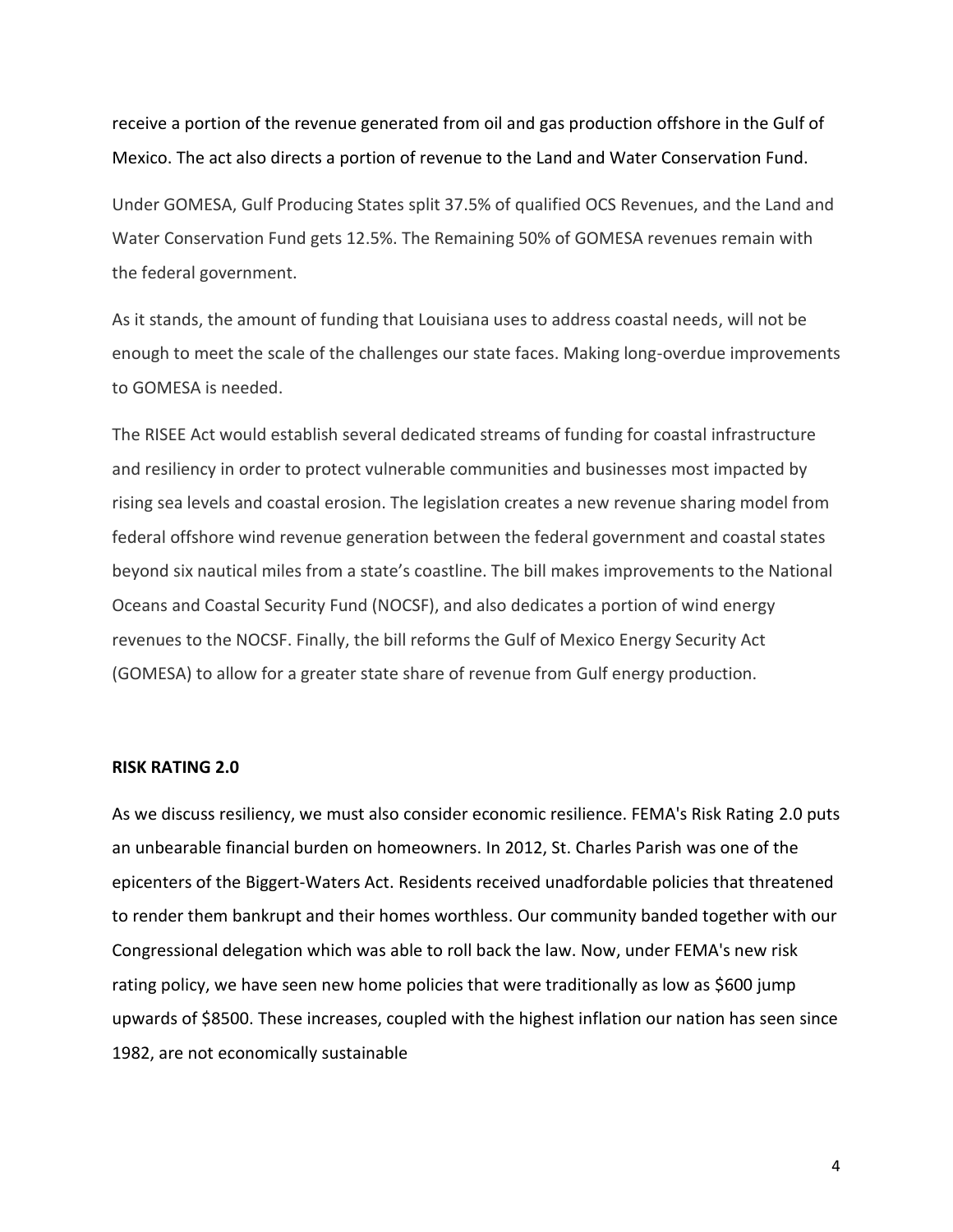According to FEMA's national rate analysis, 80% or more of policies in Louisiana will see increases. The current rates we are seeing are astronomical and will be detrimental to the future development of communities.

Phase 1 of Risk Rating 2.0 began in October 2021 for new policies. New policies affect people who are building or have recently completed a new home construction. These new policy quotes have already caused many residents to cancel new construction plans. Phase 2 will begin in April 2022 and will affect existing policy holders. Policy increases are capped at 18% and will end up at what FEMA has determined is an actuarial rate.

#### **UPPER BARATARIA BASIN RISK REDUCTION SYSTEM**

We need more investment in flood protection to mitigate these risks, not policies that will force Americans to abandon their homes. Federal investment in projects like the Upper Barataria Basin Risk Reduction System will protect hundreds of thousands of people, property, and billions of dollars of infrastructure vital to our national economy. The Corps of Engineer's Chief's report says the benefits produced by this project are cost-effective. However, on the other hand, FEMA's flood insurance policies threaten to price people out of this area.

Last month, Lt. Gen. Spellmon, USACE Commanding General and 55th Chief of Engineers approved the Chief's Report for the Upper Barataria Basin (UBB) Louisiana Feasibility Study, paving the way for the project to move forward.

The multi-year project protects 800 square miles from storm surge for six parishes, including St. Charles Parish. The proposed structural alignment consists of 30 miles of levees spanning from the Davis Diversion to Highway 308 in Lafourche Parish, floodwalls, barge gates and drainage structures.

The Upper Barataria Basin Study received authorization in 1998; however funding was not made available to the project until 2018. The \$1.55 billion investment is anticipated to take three years to complete once approved by Congress.